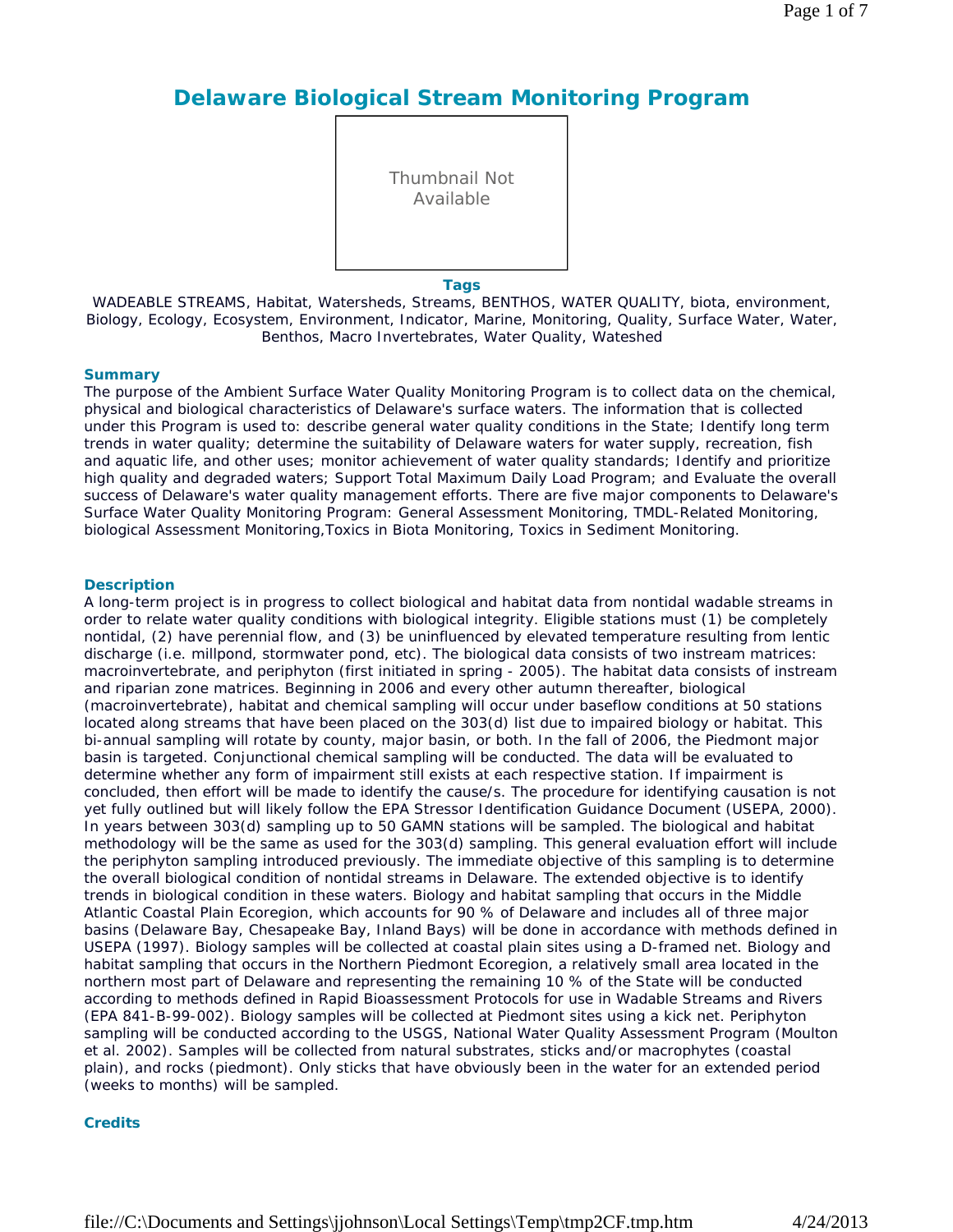There are no credits for this item.

### **Use limitations** Use at your own risk

# **ArcGIS Metadata ►**

### **Citation ►**

TITLE Delaware Biological Stream Monitoring Program

*Hide Citation ▲*

### **Resource Details ►**

**CREDITS** 

*Hide Resource Details ▲*

# **Resource Constraints ►**

**CONSTRAINTS** LIMITATIONS OF USE Use at your own risk

*Hide Resource Constraints ▲*

### **Metadata Details ►**

**\*** LAST UPDATE 2011-12-21

ARCGIS METADATA PROPERTIES METADATA FORMAT ESRI-ISO

CREATED IN ARCGIS 2010-03-30T13:19:05 LAST MODIFIED IN ARCGIS 2011-12-21T09:54:25

AUTOMATIC UPDATES HAVE BEEN PERFORMED NO

*Hide Metadata Details ▲*

# **FGDC Metadata (read-only) ►**

### **Identification ►**

CITATION CITATION INFORMATION ORIGINATOR Delaware Department of Natural Resources and Environmental Control ORIGINATOR Division of Water Resources ORIGINATOR Watershed Assessment Section PUBLICATION DATE 2013-04-24 TITLE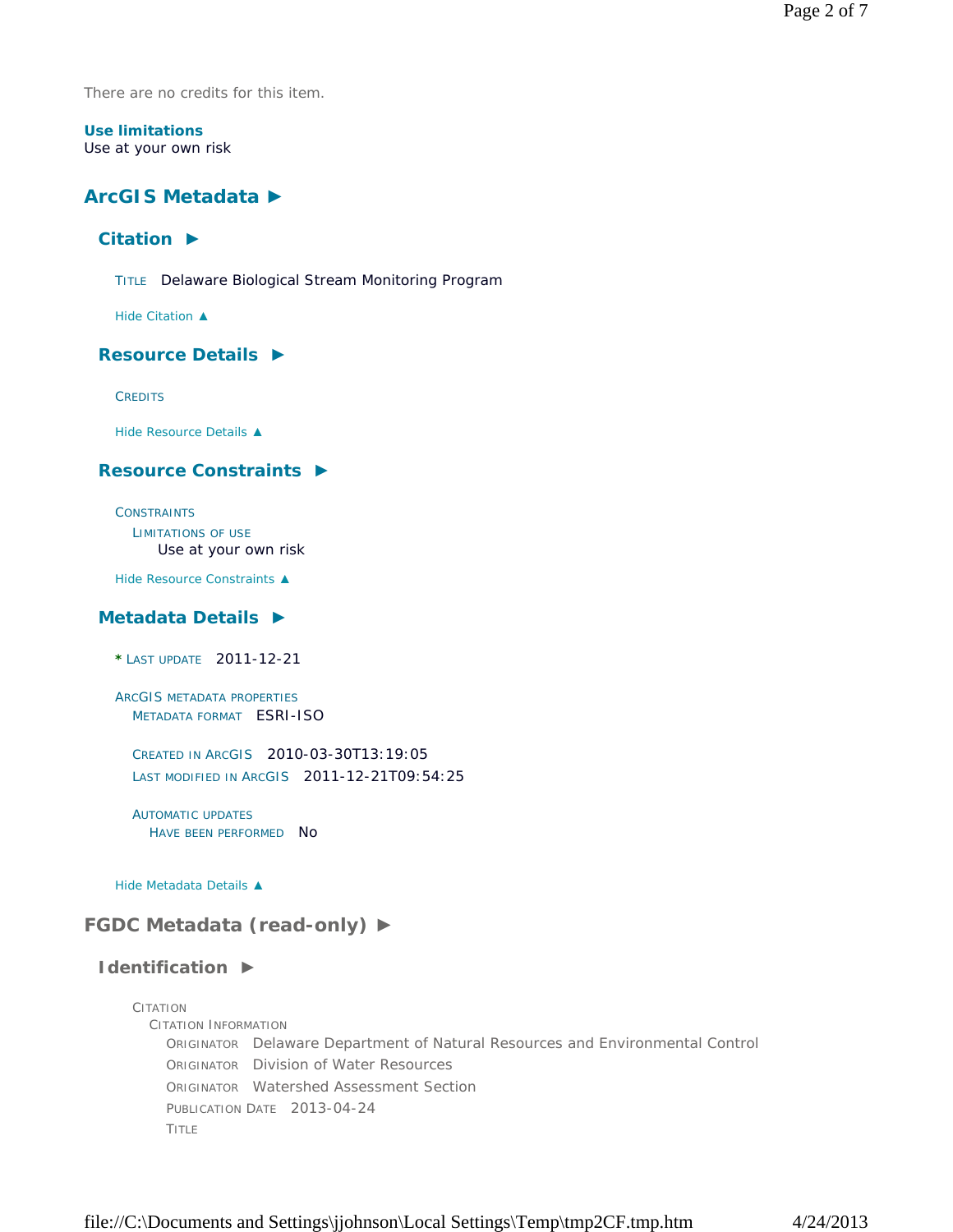Delaware Biological Stream Monitoring Program PUBLICATION INFORMATION

PUBLICATION PLACE Annapolis, MD

PUBLISHER Chesapeake Bay Program (CBP)

ONLINE LINKAGE http://data.chesapeakebay.net/?DB=CBP\_NTBENDB

### ONLINE LINKAGE

http://www.chesapeakebay.net/data/downloads/watershed\_wide\_benthic\_invertebrate\_database ONLINE LINKAGE http://www.wr.dnrec.delaware.gov/Services/Pages/WatershedAssessment.aspx

### **DESCRIPTION**

### ABSTRACT

A long-term project is in progress to collect biological and habitat data from nontidal wadable streams in order to relate water quality conditions with biological integrity. Eligible stations must (1) be completely nontidal, (2) have perennial flow, and (3) be uninfluenced by elevated temperature resulting from lentic discharge (i.e. millpond, stormwater pond, etc). The biological data consists of two instream matrices: macroinvertebrate, and periphyton (first initiated in spring - 2005). The habitat data consists of instream and riparian zone matrices. Beginning in 2006 and every other autumn thereafter, biological (macroinvertebrate), habitat and chemical sampling will occur under baseflow conditions at 50 stations located along streams that have been placed on the 303(d) list due to impaired biology or habitat. This bi-annual sampling will rotate by county, major basin, or both. In the fall of 2006, the Piedmont major basin is targeted. Conjunctional chemical sampling will be conducted. The data will be evaluated to determine whether any form of impairment still exists at each respective station. If impairment is concluded, then effort will be made to identify the cause/s. The procedure for identifying causation is not yet fully outlined but will likely follow the EPA Stressor Identification Guidance Document (USEPA, 2000).

In years between 303(d) sampling up to 50 GAMN stations will be sampled. The biological and habitat methodology will be the same as used for the 303(d) sampling. This general evaluation effort will include the periphyton sampling introduced previously. The immediate objective of this sampling is to determine the overall biological condition of nontidal streams in Delaware. The extended objective is to identify trends in biological condition in these waters. Biology and habitat sampling that occurs in the Middle Atlantic Coastal Plain Ecoregion, which accounts for 90 % of Delaware and includes all of three major basins (Delaware Bay, Chesapeake Bay, Inland Bays) will be done in accordance with methods defined in USEPA (1997).

Biology samples will be collected at coastal plain sites using a D-framed net. Biology and habitat sampling that occurs in the Northern Piedmont Ecoregion, a relatively small area located in the northern most part of Delaware and representing the remaining 10 % of the State will be conducted according to methods defined in Rapid Bioassessment Protocols for use in Wadable Streams and Rivers (EPA 841-B-99-002). Biology samples will be collected at Piedmont sites using a kick net. Periphyton sampling will be conducted according to the USGS, National Water Quality Assessment Program (Moulton et al. 2002). Samples will be collected from natural substrates, sticks and/or macrophytes (coastal plain), and rocks (piedmont). Only sticks that have obviously been in the water for an extended period (weeks to months) will be sampled.

#### PURPOSE

The purpose of the Ambient Surface Water Quality Monitoring Program is to collect data on the chemical, physical and biological characteristics of Delaware's surface waters. The information that is collected under this Program is used to: describe general water quality conditions in the State; Identify long term trends in water quality; determine the suitability of Delaware waters for water supply, recreation, fish and aquatic life, and other uses; monitor achievement of water quality standards; Identify and prioritize high quality and degraded waters; Support Total Maximum Daily Load Program; and Evaluate the overall success of Delaware's water quality management efforts. There are five major components to Delaware's Surface Water Quality Monitoring Program: General Assessment Monitoring, TMDL-Related Monitoring, biological Assessment Monitoring,Toxics in Biota Monitoring, Toxics in Sediment Monitoring.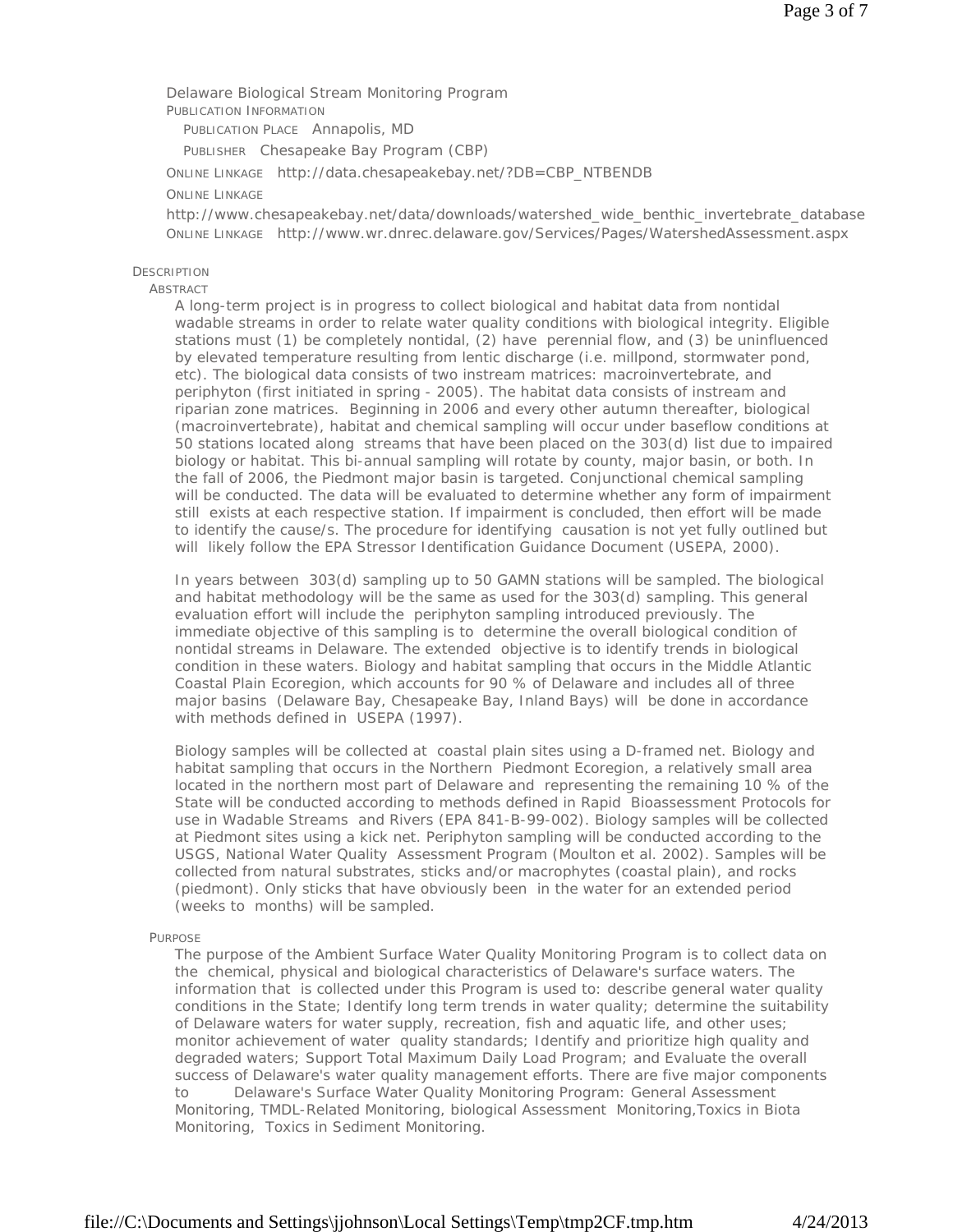TIME PERIOD OF CONTENT TIME PERIOD INFORMATION SINGLE DATE/TIME CALENDAR DATE 20000320-Present CURRENTNESS REFERENCE STATUS PROGRESS In work MAINTENANCE AND UPDATE FREQUENCY Annually SPATIAL DOMAIN BOUNDING COORDINATES WEST BOUNDING COORDINATE -75.7609 EAST BOUNDING COORDINATE -75.43456 NORTH BOUNDING COORDINATE 39.376167 SOUTH BOUNDING COORDINATE 38.497295 KEYWORDS **THEME** THEME KEYWORD THESAURUS None THEME KEYWORD WADEABLE STREAMS THEME KEYWORD Habitat THEME KEYWORD Watersheds THEME KEYWORD Streams THEME KEYWORD BENTHOS THEME KEYWORD WATER QUALITY THEME THEME KEYWORD THESAURUS ISO 19115 Topic Category THEME KEYWORD biota THEME KEYWORD environment THEME THEME KEYWORD THESAURUS EPA GIS Keyword Thesaurus THEME KEYWORD Biology THEME KEYWORD Ecology THEME KEYWORD Ecosystem THEME KEYWORD Environment THEME KEYWORD Indicator THEME KEYWORD Marine THEME KEYWORD Monitoring THEME KEYWORD Quality THEME KEYWORD Surface Water THEME KEYWORD Water THEME THEME KEYWORD THESAURUS User THEME KEYWORD Benthos THEME KEYWORD Macro Invertebrates THEME KEYWORD Water Quality THEME KEYWORD Wateshed Ground condition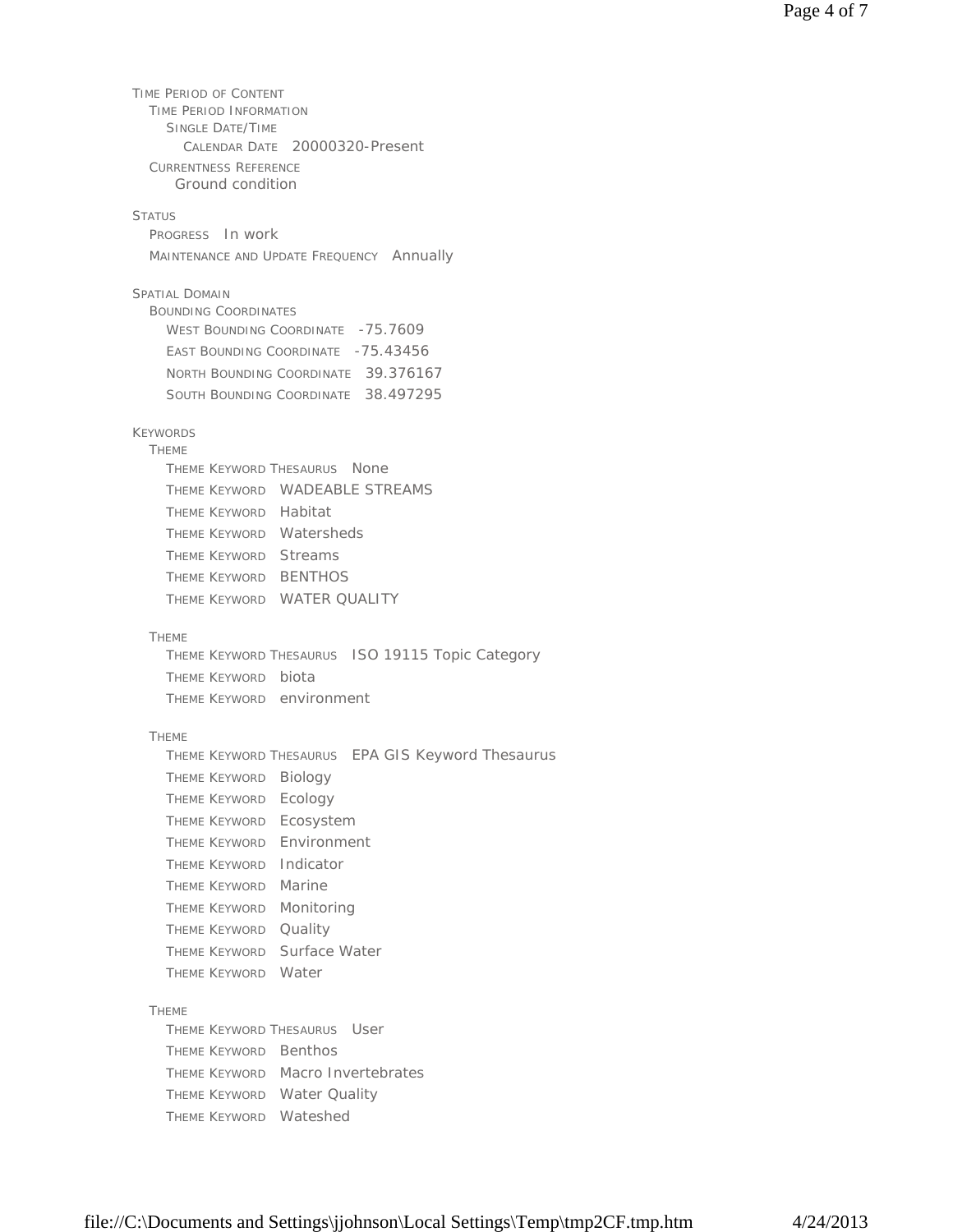PLACE PLACE KEYWORD THESAURUS None PLACE KEYWORD Chesapeake Bay PLACE KEYWORD Delaware ACCESS CONSTRAINTS USE CONSTRAINTS POINT OF CONTACT CONTACT INFORMATION CONTACT PERSON PRIMARY CONTACT PERSON Ellen Dickey CONTACT ORGANIZATION Delaware Department of Natural Resources and Environmental Control CONTACT POSITION Data Manager CONTACT ADDRESS ADDRESS TYPE mailing and physical address ADDRESS 89 Kings Highway CITY Dover STATE OR PROVINCE Delaware POSTAL CODE 19901 CONTACT VOICE TELEPHONE 302-739-9942 CONTACT ELECTRONIC MAIL ADDRESS ellen.dickey@ state.ed.us SECURITY INFORMATION SECURITY CLASSIFICATION SYSTEM FIPS Pub 199 SECURITY CLASSIFICATION No Confidentiality SECURITY HANDLING DESCRIPTION Standard Technical Controls *Hide Identification ▲* **Data Quality ►** LOGICAL CONSISTENCY REPORT COMPLETENESS REPORT POSITIONAL ACCURACY HORIZONTAL POSITIONAL ACCURACY HORIZONTAL POSITIONAL ACCURACY REPORT LINEAGE None Use at your own risk Not Applicable Unknown Data were collected using methods that are accurate to within 6-25 meters (EPA National Geospatial Data Policy [NGDP] Accuracy Tier 3). For more information, please see EPA's NGDP at http://epa.gov/geospatial/policies.html

PROCESS STEP PROCESS DESCRIPTION Metadata imported.

PROCESS DATE 2010-03-30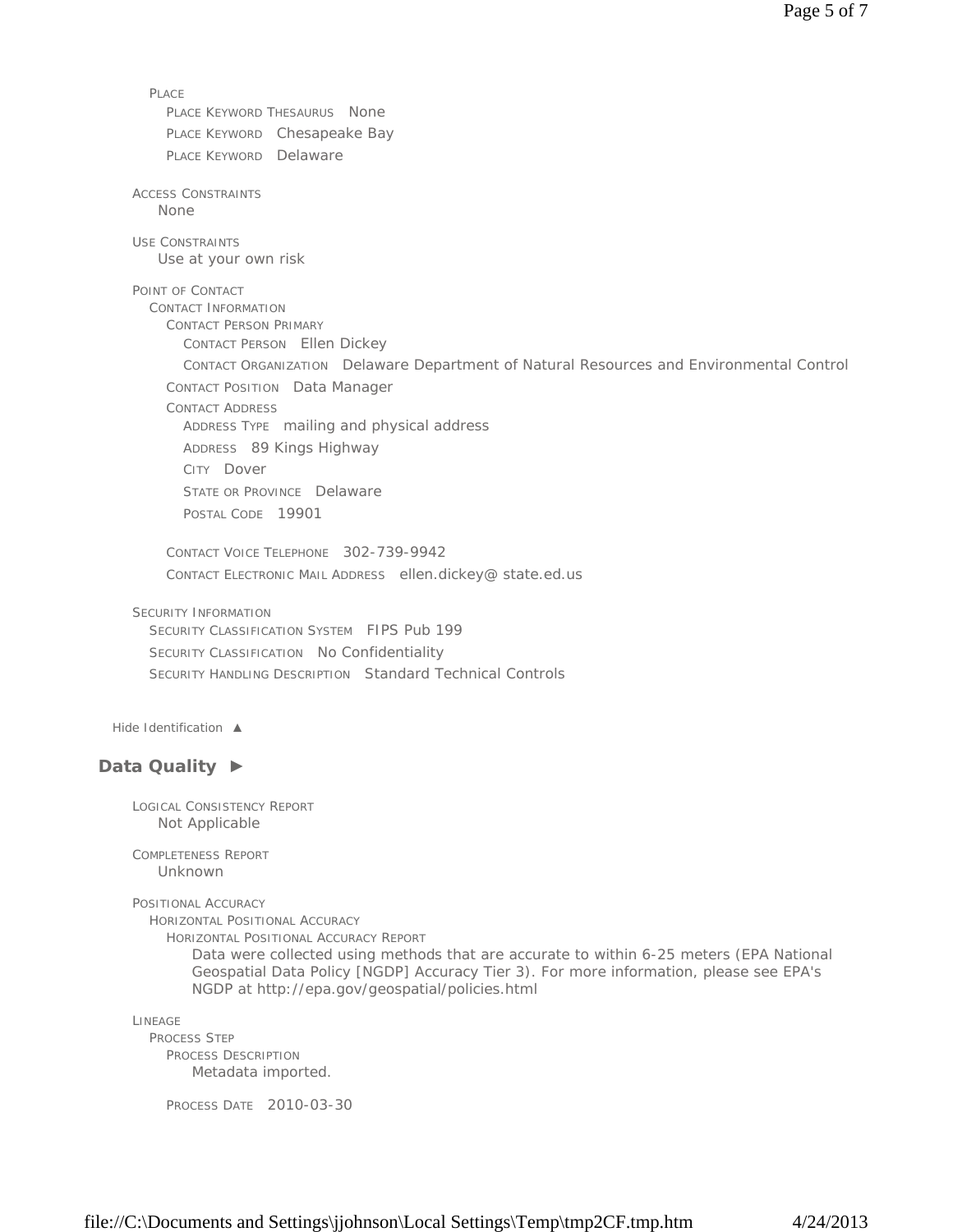PROCESS STEP

PROCESS DESCRIPTION

Data for Chesapeake Bay Region was extracted from National Dataset and loaded into the CBPO Non-Tidal Benthic Data base.

PROCESS DATE 2010-03-30

PROCESS STEP

PROCESS DESCRIPTION

2008-2010 Data for Chesapeake Bay Region was extracted from provided and loaded into the CBPO Non-Tidal Benthic Data base.

PROCESS DATE 2011-12-31

*Hide Data Quality ▲*

### **Spatial Reference ►**

HORIZONTAL COORDINATE SYSTEM DEFINITION GEOGRAPHIC LATITUDE RESOLUTION 0.000001 LONGITUDE RESOLUTION 0.000001 GEOGRAPHIC COORDINATE UNITS Decimal degrees

GEODETIC MODEL

HORIZONTAL DATUM NAME North American Datum of 1983 ELLIPSOID NAME Geodetic Reference System 1980 SEMI-MAJOR AXIS 6378137.000000 DENOMINATOR OF FLATTENING RATIO 298.257222

*Hide Spatial Reference ▲*

### **Distribution Information ►**

DISTRIBUTOR CONTACT INFORMATION CONTACT PERSON PRIMARY CONTACT PERSON Ellen Dickey CONTACT ORGANIZATION Delaware Department of Natural Resources and Environmental Control CONTACT POSITION Data Manager CONTACT ADDRESS ADDRESS TYPE mailing and physical address ADDRESS 89 Kings Highway CITY Dover STATE OR PROVINCE Delaware POSTAL CODE 19901 CONTACT VOICE TELEPHONE 302-739-9942 CONTACT ELECTRONIC MAIL ADDRESS ellen.dickey@state.de.us CONTACT INSTRUCTIONS

unavailavle

RESOURCE DESCRIPTION Downloadable Data DISTRIBUTION LIABILITY I, the data requestor, agree to acknowledge the Chesapeake Bay Program and any other